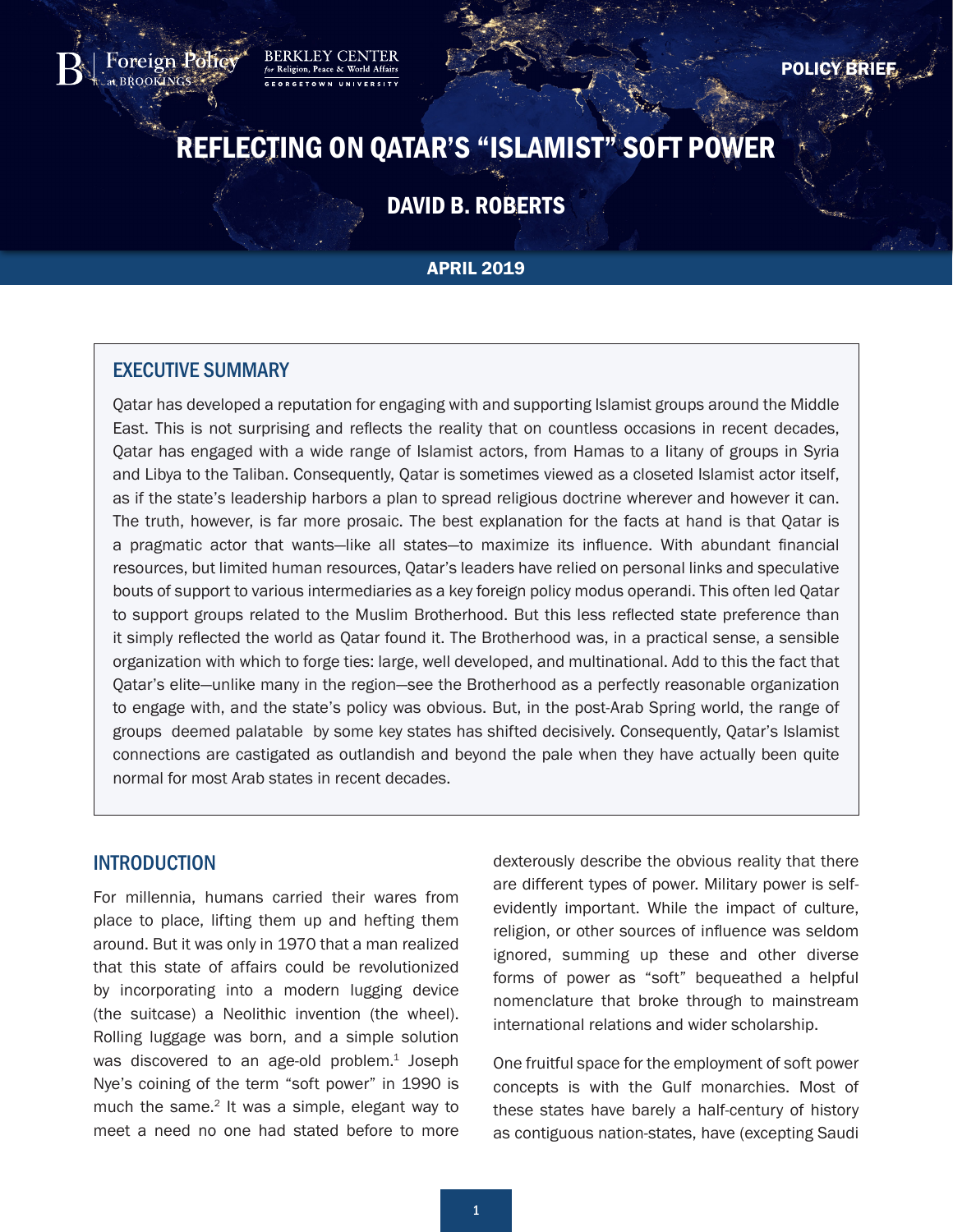<span id="page-1-0"></span>Arabia) tiny populations, and have historically tended to eschew using their military forces externally.[3](#page-9-0) Yet, as the 21st century progressed, they exerted tremendous influence across the Middle East and further afield. No state achieved a more disproportionate amount of influence for its size than Qatar, a state with the population of Plano, Texas that managed to play a key role during the Arab Spring.<sup>[4](#page-9-0)</sup> Oatar is frequently described as producing, cultivating, leveraging, and deploying some kind of "soft" power via its financial resources and through foreign policy connections.<sup>[5](#page-9-0)</sup> Notably, links were implied or explicitly drawn between Qatar and individuals and groups on the Islamist spectrum in Libya, Tunisia, Egypt, Mauritania, Mali, Syria, Israel and Palestine, Saudi Arabia, Bahrain, Iraq, Afghanistan, and the UAE.<sup>[6](#page-9-0)</sup>

This paper analyzes Qatar's diverse links and associations with Islamist actors. The key research questions center around ascertaining how and why Qatar so frequently interacted with actors on the Islamist spectrum as a means of statecraft—and religious soft power. This is perhaps particularly surprising given that the institutional religious authorities in Qatar are conspicuously weak. This paper argues that, contrary to claims that Qatari leaders are actively pursuing an explicitly Islamist agenda, the most persuasive explanation for Qatar's Islamist links stems from a combination of convenience, pragmatism, and sheer opportunism.

# THE STORY SO FAR

Prior to the Arab Spring, Qatar was castigated as a state with promiscuous international relations that rejected traditional Arab and Gulf norms. Qatar's foreign policy was (and remains) rooted in the U.S. sphere thanks to military agreements that go back to 1992, which formalized and expanded the U.S. military presence in Qatar. The still-growing Al Udeid air base and the As Sayliyah logistical depot developed into pivotal nodes in the U.S. regional military infrastructure. Today, Al Udeid remains the U.S. military's forward regional headquarters, whose purview stretches from the coast of the Horn of Africa to the Middle East up to and including Pakistan, Central Asia, and Afghanistan. As the central command node for the wars in Iraq and Afghanistan, Qatar received criticism from regional states for facilitating war against Arabs and Muslims.<sup>[7](#page-9-0)</sup>

Because of such concerns, the Qatari administration of Hamad bin Khalifa Al Thani, who was de facto ruler from as early as 1988 though officially in power from 1995-2013, sought myriad ways to make sure Qatar was not perceived as purely a patsy for America. Indeed, such a charge has long concerned the monarchies, not least because U.S. support of Israel has been so unpopular domestically that rulers typically sought to cover up the true extent of their U.S. relations.<sup>8</sup> Outreach to Iran from the late 1980s—which included extensive but never-realized plans to construct a water pipeline for fresh water from Iran's Karun Mountains to Qatar—irritated both the United States and neighboring Gulf monarchies alike, demonstrating Qatar's independent streak. As the 1990s wore on, Qatar also developed close relations particularly with Hamas but also with Hezbollah. Qatar's desire to build relations with a diverse set of regional actors even led them to embrace Sudanese President Omar Al Bashir in the late-2000s after he became an international pariah indicted by the International Criminal Court. Despite both international and domestic criticism, Qatar also—along with Oman—eschewed the Gulf rejection of Israel.<sup>[9](#page-9-0)</sup> There was an Israeli trade office in Doha from 1996 to 2008[.10](#page-9-0)

Qatar engaged with this motley bunch of international actors for a variety of reasons centered around making a name for the state as an independent actor. This was to both differentiate the (then) new Qatari regime from the staid slumbering policies of the previous government; to strive to diversify Qatar's regional contacts and links across the Middle East region; and to forge a new reputation for the state as an innovative, engaging international actor or even as the proverbial Switzerland of the Gulf, as many articles in the 2000s suggested.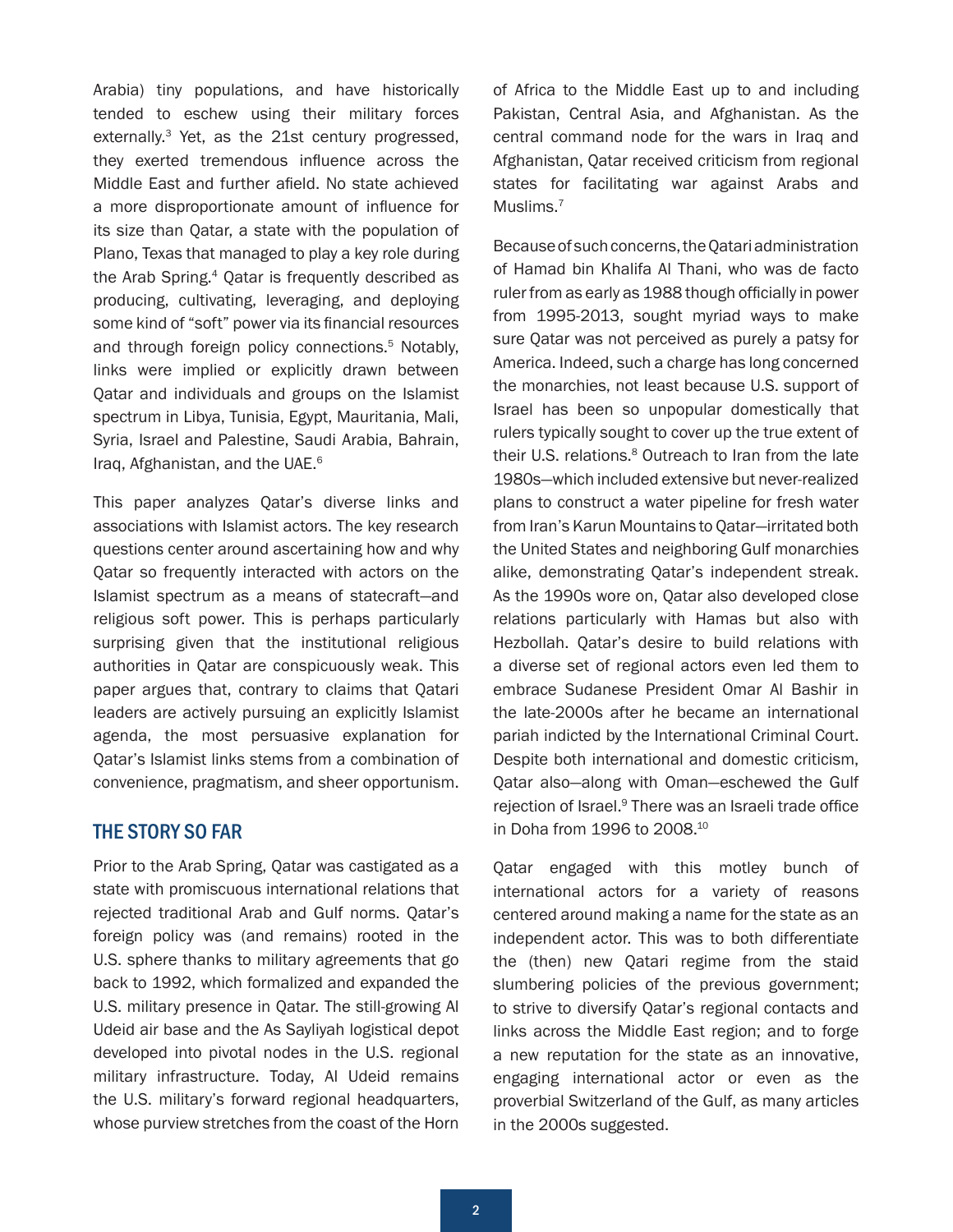## <span id="page-2-0"></span>QATAR AND ITS ISLAMISTS

Qatar is often depicted—certainly by its Gulf neighbors and particularly after the Arab Spring—as having an "Islamist" agenda at the heart of its foreign policy. $11$ This is not that surprising given that the Qatari state has long developed institutional ties, personal elitelevel relations, and basic modus operandi with actors like Hamas, Jabhat al Nusra, the Taliban, the Houthis, and the Muslim Brotherhood government of former Egyptian President Mohammed Morsi[.12](#page-9-0) The notably trenchant critiques of Qatar as some kind of Islamist-supporting state point to such relationships going back many decades. Yusuf Al Qaradawi, who is today one of the Arab world's most prominent theologians and a man who enjoy a life-long association with the Muslim Brotherhood, moved to Qatar in 1961.<sup>13</sup> He took on various roles in the Qatari state including the establishment of the College of Sharia Law at Qatar University and he has been a regular personality on Qatar television over the decades. Most notably, Qatar gave him his own TV show on Al Jazeera, which significantly amplified his reach and notoriety.

During the Arab Spring, Qatar shifted its foreign policy and threw its lot in with a range of revolutionary forces around the region that were usually to be found on the Islamist spectrum.*[14](#page-9-0)* Qatar's interaction with Islamists is executed through both formal and informal channels with each reinforcing the other. In Libya, Qatar deployed its own fast-jets as part of the NATO Operation Unified Protector to contribute and to provide political cover for the wider operation , which, though nominally in place to protect civilians, ended up precipitating the overthrow of former President Gadhafi. Informal links were, however, crucial in associating Qatar with Islamists in Libya seeking to ferment revolution. An exiled Libyan resident in Doha, Ali Al Sallabi, became the key conduit for the channeling of money and arms to Islamist groups in Benghazi. Sallabi sent funds on to his brother Ismael Al Sallabi and the reformed former al-Qaida-associated leader Abdulkarim Belhaj. These links are not in dispute, and Qatar's support was critical in supporting their side of the country-wide civil conflict against the nationalist and anti-Islamist forces of General Khalifa Haftar and his UAE backers[.15](#page-9-0)

In Egypt, Qatar assiduously supported the Muslim Brotherhood-associated government of Mohammed Morsi with tens of billions of dollars of investment, loans to shore up the Central Bank, and free tankers of liquified natural gas (LNG). Otherwise, his government was lavished with Al Jazeera coverage with even the establishment of a 24-hours-a-day live news channel direct from Cairo—Al Jazeera Mubasher Misr—as a way to not only publicize the revolution, but to cement Al Jazeera (and thus Qatar's role) therein. There have long been tens of thousands of Egyptians resident in Doha, many of whom were crucial in founding and staffing nascent Qatari ministries.<sup>16</sup> A small segment of these individuals were senior functionaries or otherwise notable members of the Muslim Brotherhood who were forced to leave as the price for restoring Qatar's relations with its three Gulf neighbors at the end of 2014 after the UAE, Bahrain, and Saudi Arabia had withdrawn their ambassadors earlier in the year in protest at Qatar's foreign policy approach. This list includes Mahmoud Hussein (the Secretary General of the Muslim Brotherhood); Amr Darrag (a former Brotherhood cabinet minister in Mohammed Morsi's government in Egypt and an important member of the Brotherhood's political wing, the Freedom and Justice Party [FJP]), Wagdi Ghoneim (an [in]famous Islamist preacher), Essam Telima (a former office manager of Yusuf Al Qaradawi), and Hamza Zawbaa (a spokesman for the FJP); Gamal Abdel Sattar (a prominent Al Azhar professor and a leader of the National Alliance party); and Ashraf Badr Eddin (a senior Brotherhood leader who fled Egypt after the Sisi coup). $17$ 

The Qatari role during the Syrian Arab Spring was always hybrid. Doha hosted dozens of political conferences from 2011 onwards that sought to coalesce opposition forces, many of whom were recipients of Qatari financing, and most of whom were on the Islamist spectrum. Meanwhile, Qatar and its Turkish allies were conspicuously prominent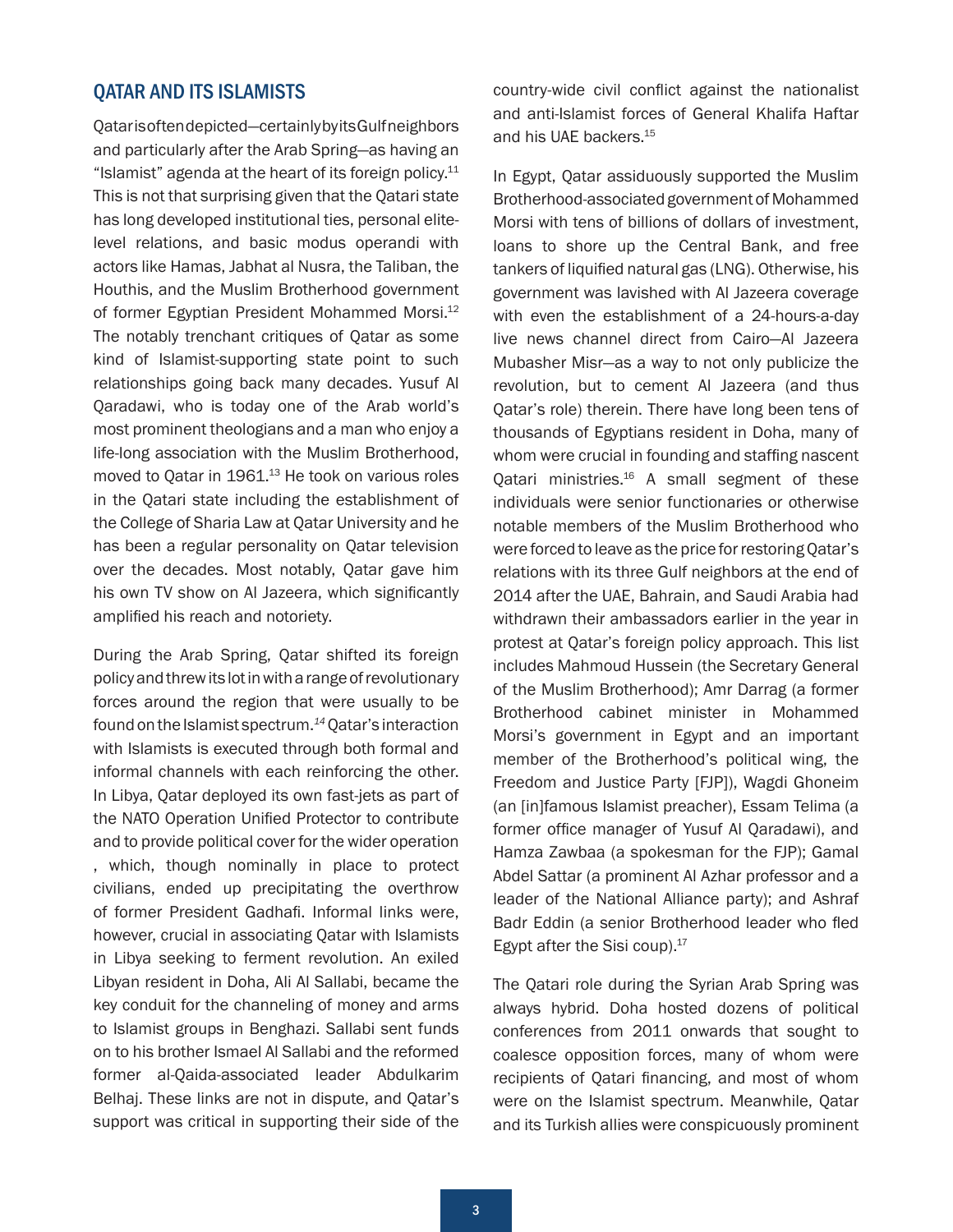<span id="page-3-0"></span>in 2011, 2012, and 2013 as vocal and noted supporters of a range of militias ranging from the Free Syrian Army to more extreme Islamist groups like Jabhat Al Nusra (as it was then known). These kinds of relations earned Qatar a reputation as a state fermenting strife and willing (if not eager, in some states' view) to support extremist groups.<sup>18</sup> Of course, Qatar was far from the only state engaging with such actors so often found on the Islamist spectrum. Saudi Arabia and Turkey, most notably, had their own such arrangements, and there are more prosaic and pragmatic explanations for Qatar's affiliations with groups like Jabhat.<sup>19</sup> But, taken as yet another example of Qatar's apparent penchant for interacting with such groups, its actions in Libya and Syria are represented as just another instance of its pathology of behavior of persistently engaging with and supporting Islamists.

Meanwhile, with Qatar's policies in Palestine there is a long and well-documented relationship between the state and Hamas, the Gaza-based Islamist organization that is designated as a terrorist group by the United States, European Union, and Canada. Qatar has given Hamas up to \$1 billion since 2012, according to Israeli reports, typically channeled into Gaza to pay for aid, fuel, and government salaries, while the Qatari and Hamas elites meet regularly.<sup>20</sup>

Qatar's reputation as a state frequently intertwined with Islamist forces preceded itself, and the state was soon simply assumed to be working with Islamists. Despite a notable lack of evidence of Qatar supporting extremists in Mali, academics from respected institutions were charging that Qatar supported al-Qaida in these areas via military air lifts of support.<sup>21</sup> When Qatar became vocal about its willingness to host the Taliban office in Doha and indeed such an office eventually opened—this became folded into the narrative about Qatar's seemingly perennial desire to host or support antagonistic groups on the Islamist spectrum.

Qatar's apparent Islamist-supporting actions against status quo leaders during the Arab Spring constituted the breaking of one regional taboo too many. First in 2014, as noted above, Saudi

Arabia, Bahrain, and the UAE—without any overt warning—withdrew their ambassadors from Doha in an attempt to force the (then) new emir, Tamim bin Hamad Al Thani, to desist from such status quochallenging policies.[22](#page-10-0) Though Qatar made some concessions, such as evicting a few Brotherhood functionaries from Doha and closing down Al Jazeera's 24-hour-a-day Egyptian news channel, neither side was happy. Early on, it appeared that the disagreement was far more between Qatar and the UAE, while Bahrain was broadly irrelevant and Saudi Arabia under the leadership of nonagenarian King Abdullah prioritized Gulf monarchy unity over pressuring Qatar to extract concessions. However, with the passing of King Abdullah in 2015 and the rise to preeminence of the young Mohammed bin Salman, the prioritization of Gulf unity suddenly became anachronistic, and the same ground was fought over once again with the June 2017 blockade of Qatar by the same states (plus Egypt). Qatar stood accused, again, of supporting political Islam and extremist forces around the region to the detriment of states near and far.<sup>[23](#page-10-0)</sup> Oatar rejects such allegations, not least arguing that its policies are scarcely any different to other monarchies approaches to regional Islamists, but the blockade remains in place.

#### THE MECHANICS OF QATARI FOREIGN POLICY

The structure of the policymaking arena in Doha has an unsurprisingly profound impact on the contours of Qatar's foreign policy. Despite the preoccupation of many who insist on describing Qatar's shape (is it a mitten or a thumb?) or its equivalent geographical size (Connecticut or Wales), it is its location and its small population size that are salient factors in understanding Qatar. The state finds itself in a tinder box of a region that sees a major conflict, or several of them, every decade. Its key borders are with regional hegemons Saudi Arabia (a land border) and Iran (a maritime border), which is something that has long concerned Qatari leaders. Consequently, since the early 1990s, Qatar's leaders have taken a twin-track approach to securing the state. First, Qatar has sought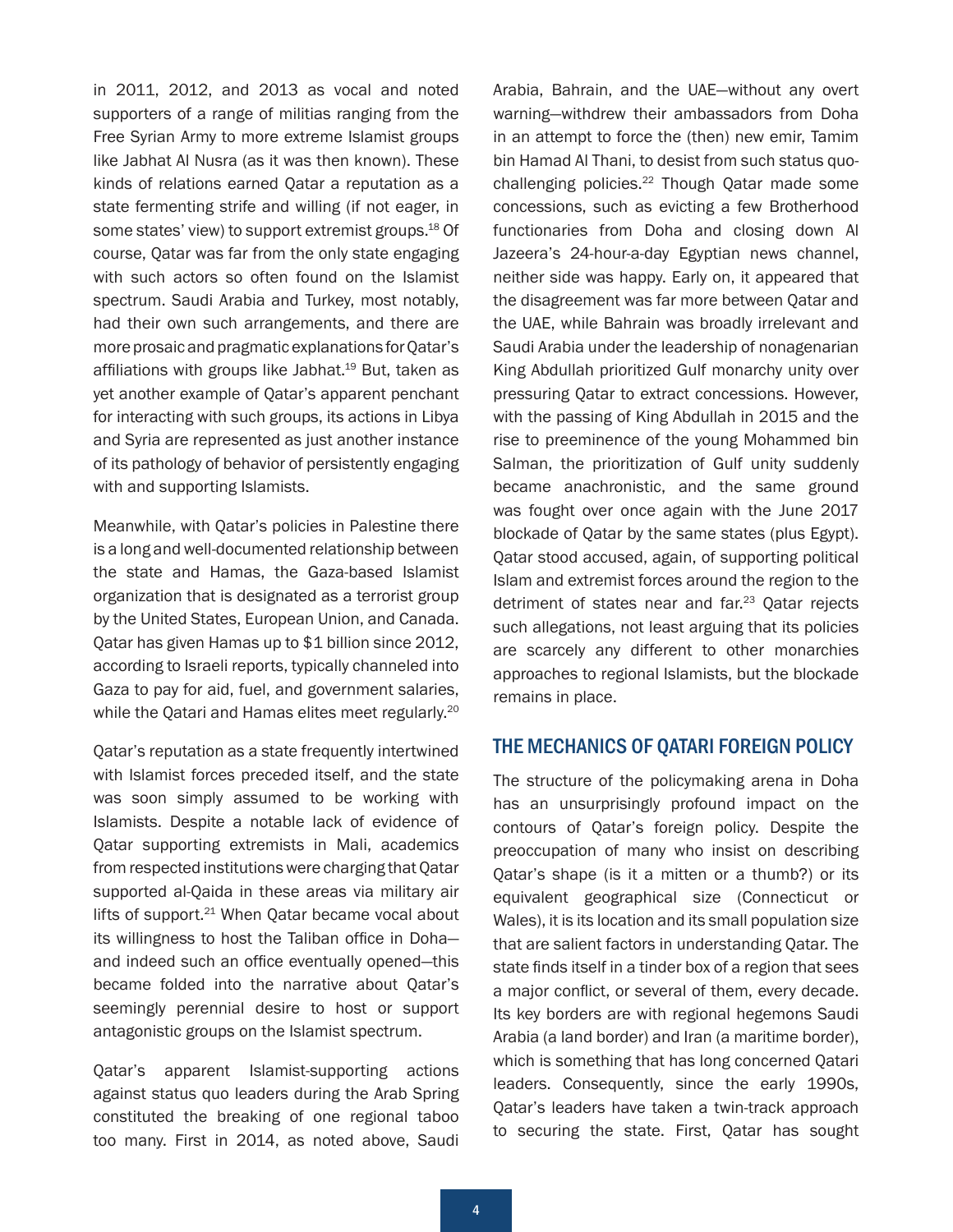<span id="page-4-0"></span>implicit U.S. protection through the hosting of two critical American military bases; and second, to avoid being overly dependent on the United States, Qatari leaders have pursued broader and more diverse sources of support throughout the Middle East. Developing Qatar's soft or "subtle" power, as Mehran Kamrava puts it, is one-way Qatari leaders have made their state more important and more influential across the region.<sup>[24](#page-10-0)</sup>

Qatar faces this complex region with a population of approximately 300,000 citizens, of whom 194,000 are of working age and are needed to staff all corners of its economy.<sup>[25](#page-10-0)</sup> While Iceland with its Qatar-sized domestic population can manage without relying on foreigners, it has not had to build its state from scratch like Qatar. This hydrocarbon revenue-fueled development catapulted Qatar from an underdeveloped and introverted nearhermit of a state in the mid-20th century to a state with global prominence via its gas sales, sports promotion, and world-spanning national airline. But this rush was only possible because the process most of the designing, planning, and all the physical construction—was tendered out to legions of foreigners that today account for approximately 2.3 million (88 percent) of those living in Qatar.

All of Qatar's institutions and ministries are thus relatively new, still developing, and swamped by the size of the task they face. The Qataris staffing these ministries are limited in number and experience. The United Kingdom's civil servant graduate application route for those looking to work in government ministries—the "Fast Stream"—attracts approximately 40,000 applications per year for just under 1,000 jobs. This acceptance rate of around 2.5 percent makes it an extremely competitive field. In contrast, Qatar University, the state's largest higher education institution, graduated across all faculties 3,362 students in 2018, which includes an unspecified number of foreigners.<sup>[26](#page-10-0)</sup> Even including the few hundred Qataris graduating from Qatar's private universities and from universities abroad, there are nowhere near enough Qataris let alone interested or qualified Qataris—to staff the state. Add to this the premium on hiring Qataris due to understandable societal norms to employ nationals ("Qatarization" programs that set a quota for Qataris) and we see a Qatari unemployment rate of 0.4 percent. $27$  Thus, rather than employers like the U.K. Fast Stream rejecting 97.5 percent of applicants, in Qatar, the competition for jobs is much less intense, and ministries and companies need to compete to attract employees.

The problem of a lack of Qataris to staff their economy is exacerbated by the scale of Qatar's ambitions. It not only seeks to host the world's largest sporting event (the 2022 FIFA World Cup in soccer) and expand an international airline and television station, but it maintains approximately one hundred embassies, consulates, and missions around the world. In contrast, and in keeping with its human resource capabilities, Iceland—with a similar population to Qatar—has less than onequarter of Qatar's foreign missions (only 26).

Growing, overstretched ministries in combination with relatively inexperienced staff within a wider culture of deference to leadership means that a small number of Qatar's senior most leaders set the state's direction to a profound degree. $28$  The personalization of rule was most evident during the era of Emir Hamad bin Khalifah Al Thani (de facto power from 1988 and de jure power 1995- 2013) and his counterpart the Prime Minister (2007-2013) and Foreign Minister (1992-2013) Hamad bin Jassim Al Thani, who oversaw most of the controversial Qatari foreign policy gambits. Both men were transformative, and the foreign minister in particular—described as a modern-day Metternich—led a highly personalized ministry.<sup>[29](#page-10-0)</sup> So busy and active was Hamad bin Jassim, personally launching so many initiatives around the world, that he employed an assistant foreign minister titled the Minister For Follow-Up Affairs.

Such senior-level decisionmaking is enhanced by oil and gas-derived financial power. This means that leaders can undertake expensive foreign policy initiatives—such as spending billions of dollars propping up the Egyptian economy and financing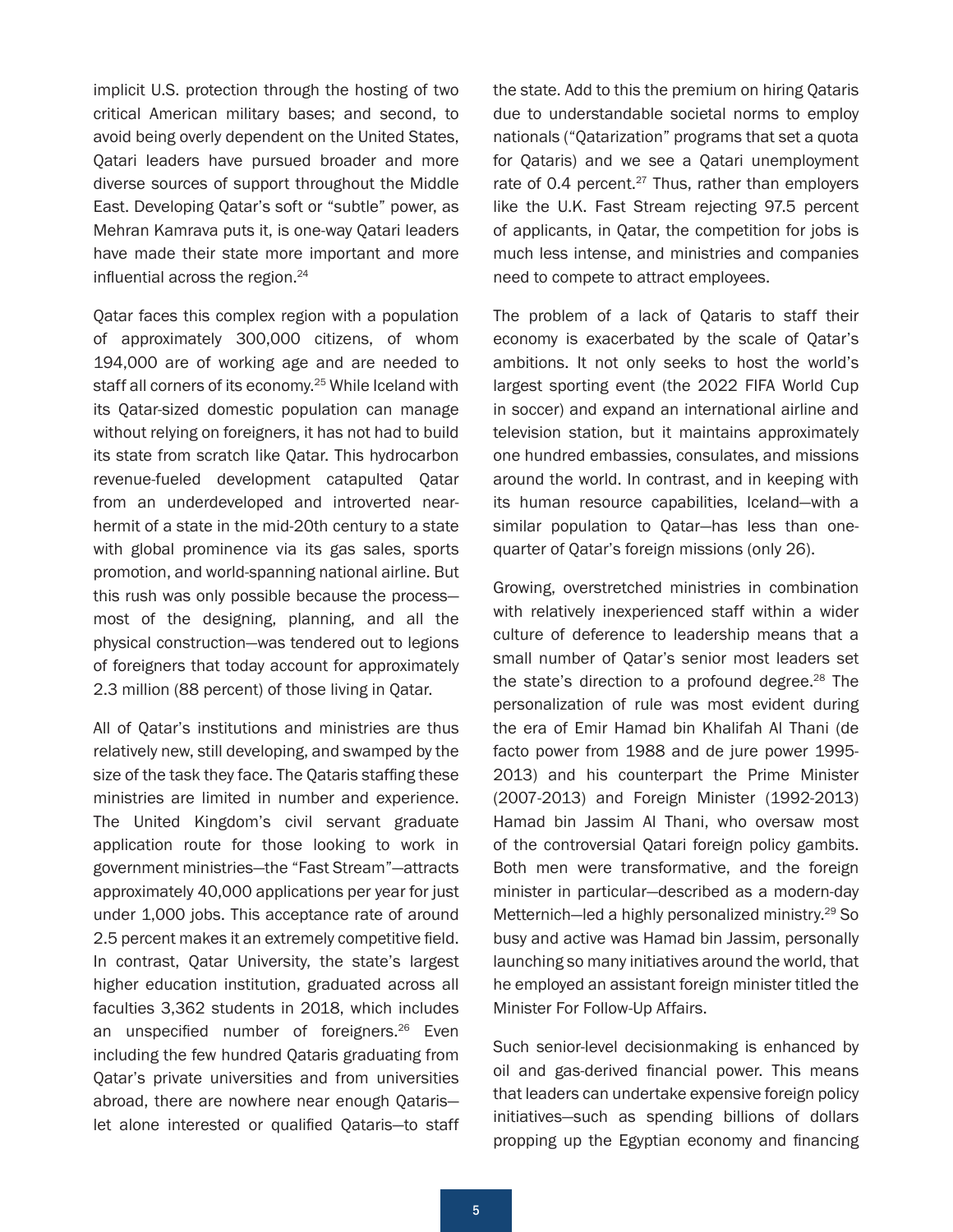<span id="page-5-0"></span>groups in Libya and Syria—without having to worry about cutting back on domestic spending. Another factor facilitating Qatar's foreign policy ambitions was an unusually quietist domestic scene. Qatari citizens enjoy one of the most generous welfare states in the world. Their discontent was so low that during the Arab Spring demands by Qataris for democracy went down. $30$  Nor are there any meaningful legislative elections in Qatar or other formal parliamentary checks on the emir's power. There are no equivalents of the U.K. House of Commons Foreign Affairs Select Committee or the various U.S. government foreign affairs oversight committees there to both vet state policy and provide input into decisionmaking. Together, these three factors—the small population, the country's wealth, the ruler's relative autonomy—combine to empower Qatar's leaders to translate ideas and ambitions into policy to an unusual degree. They allow Qatar's leaders to make grand strategic choices with remarkably little impediment.

Under Emir Tamim bin Hamad, there has been a slow process of institutionalization across Qatar. In the sovereign wealth fund, the first moves announced were the hiring of more staff to—it was portrayed at the time—professionalize the organization away from the more personal modus operandi of Hamad bin Jassim. In foreign affairs, Qatar did not change tack abruptly, not least as this would have been seen as a repudiation of Emir Hamad's policies, something that was all but impossible given the foundational and formative nature of his rule.<sup>[31](#page-10-0)</sup>

During his apprenticeship as crown prince, Tamim seldom displayed any particular desire to engage in foreign policy by taking over portfolios or starting new international mediations. $32$  He arguably signaled his orientation for Qatar early on when, in contrast to his father who gave the foreign minister the most influential domestic portfolio of prime minister, Tamim made his minister of the interior the prime minister. The chances are that, in time, he would have calmed down Qatar's overactive foreign policy, but we will never know. Within months of rising to the throne, Tamim had to contend with increasingly

hostile local neighbors that monopolized his time and focus. One of the new foreign policies undertaken by Tamim in reaction to regional challenges was deepening, quite profoundly, Qatari relations with Turkey. United by a worldview that is content to support actors along the Islamist spectrum, and with good contacts in such a world too, the two states feel jointly targeted by the anti-Islamist approach emanating from states like the UAE and, to some degree, Saudi Arabia. This has led to a vast expansion in their economic relations and the return of Turkish military forces to Qatar and the founding of a new Turkish military base on the Qatari peninsula almost exactly a century after Ottoman forces left.

# ISLAMIST "SOFT POWER" TO WHAT END?

Qatar is presented by some regional states as if it has a near-insatiable appetite for supporting Islamist groups, even extreme ones, come what may. It is clearly true that the Qatari state has worked with a range of Islamist forces over the years throughout the Middle East and North Africa. But there are four problems with the thesis that Qatar's rulers—both Hamad and Tamim—are closeted, active Islamists, eager to subtly or even boldly support a range of Islamist causes as if supporting these groups is an end in and of itself.

First, for a state supposedly so eager to support Islamists, the Islamic establishment in Qatar is notably weak and without obvious influence. There is simply no equivalent in Qatar of the systematic and symbiotic relationship between the political and religious establishments evidenced in Saudi Arabia for most of the past century. While Yusuf Al Qaradawi played a role in establishing the College of Sharia Law at Qatar University, what information there is suggests that its graduates are small in number (in the low hundreds) and, as ever in Qatar, the majority are not even Qatari. Further, there is no office of Grand Mufti in Qatar and the Ministry of Islamic Affairs and Endowments was only established in 1993.<sup>[33](#page-10-0)</sup> That Oatar's national mosque, opened in 2010, is called the Mohammed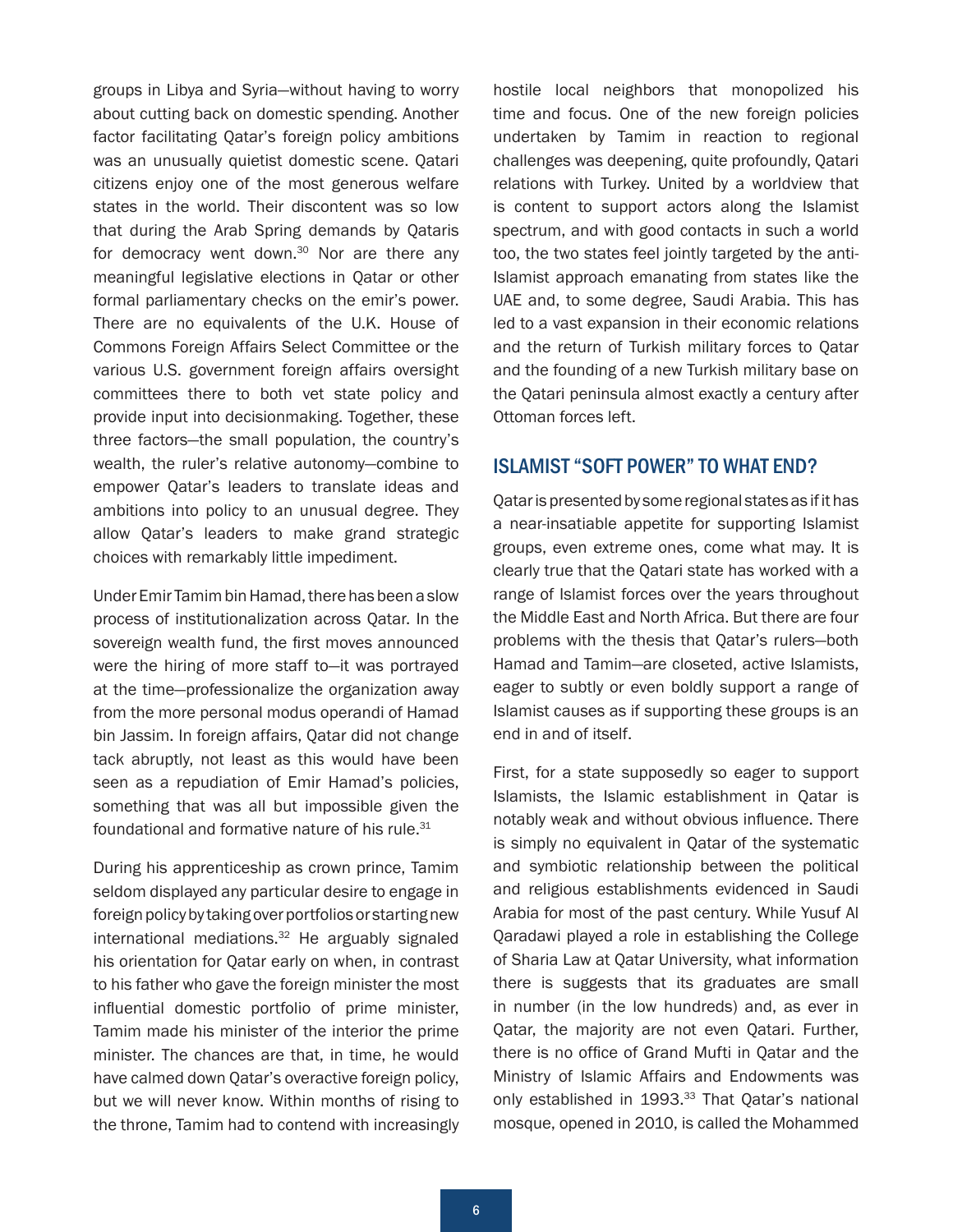<span id="page-6-0"></span>ibn Abd Al Wahhab mosque is little more than an irrelevant factoid. Yes, Qatar and Saudi Arabia are the only Wahhabi states in the world, but it is difficult to think of any practical way that this influences Qatar's foreign policy whatsoever. Certainly, Qatar cannot be accused of supporting Wahhabi movements or groups to any meaningful degree.

Second, Qatar rarely works alone with such groups. Rather, in recent years, Qatar has assiduously sought to work explicitly with international partners and allies. In Syria, when seeking to support groups against President Assad, Qatar's military intelligence from 2014 at least worked closely with both Turkish, British, and American intelligence.<sup>[34](#page-11-0)</sup> Even Qatar's working relationship with Jabhat Al Nusra, as it was formerly known when it was formally aligned with al-Qaida, was reportedly undertaken with the connivance of Western intelligence agencies with the aim of drawing the influential group away from al-Qaida. This gambit was arguably successful, allowing Qatar to use its relations to release hostages as well as to induce the group to officially renounce its al-Qaida patronage.[35](#page-11-0) Critiques of Qatar's "Islamist" agenda such as working with the Taliban or Hamas are especially nonsensical. Qatar only worked as an intermediary with the Taliban specifically on behalf of the U.S. government—and with the explicit and practical help of the German government in launching the effort.<sup>[36](#page-11-0)</sup> Similarly, Qatar's relations with Hamas come with the direct blessing of the United States and pragmatic assistance from Israel. Such a multilateral reality cuts against critiques charging that Qatar is somehow beyond the pale in its interactions with Islamist actors.

Third, there is plenty of evidence of Qatar instituting policies that are typically uncomplimentary to Islamist approaches, such as paying for Western university campuses to base themselves in Doha with their secular pedagogical approaches in mixedsex classrooms. Similarly, alcohol and pork products are available in Qatar, while from the 1990s onwards, Qatar had arguably the Arab world's most influential and visible female leader in Sheikha Moza bint Nasser Al Misnad, the mother of current Emir Tamim bin Hamad Al Thani. All states can (and do) support competing policies with competing priorities, and the fact that Qatar engages in these ways is no proof that it does not have an Islamist agenda. But such contraindications, even if they are ultimately dismissed, are seldom adequately considered and need to be part of the wider calculus when judging Qatar's motivations.

Fourth, there are simply more plausible rationales afoot explaining Qatar's choices. Qatar put a bet on revolutionary forces during the Arab Spring that looked like they were sweeping their way to power around the region. While such uprisings failed, at the time, there was an intoxicating possibility that a domino of revolutions might herald a fundamentally new era. Qatar's leaders wanted to get their support in early to new power centers. That Qatar was able to take such a large bet shifting the state's core orientation from backing states to backing revolutionary forces—is precisely the kind of grand strategic shift that a Qatari leader can effect with minimal difficulty, facilitated by a pliant domestic arena, plentiful cash resources, and comforted in the knowledge that, with a U.S. base mere kilometers from the emiri bed at night, the wider state's security is likely covered too.

The question then becomes a practical one: how can a state like Qatar with a small and underdeveloped foreign policy apparatus effect influence? The only answer is via informal contacts, and this is what Qatar did. For example, the central reason that Ali Al Sallabi, the popular, exiled Libyan preacher, became Qatar's critical conduit for supporting the Libyan revolution was a matter of opportunism: he was in Doha, on Al Jazeera, speaking eloquently about the conflict as Qatar's senior leaders were considering how they themselves could "help" the revolution. Ali was in the right place at the right time.

That Qatar typically found itself supporting actors on the Islamist spectrum, often linked to the Muslim Brotherhood is a factor of pragmatism above all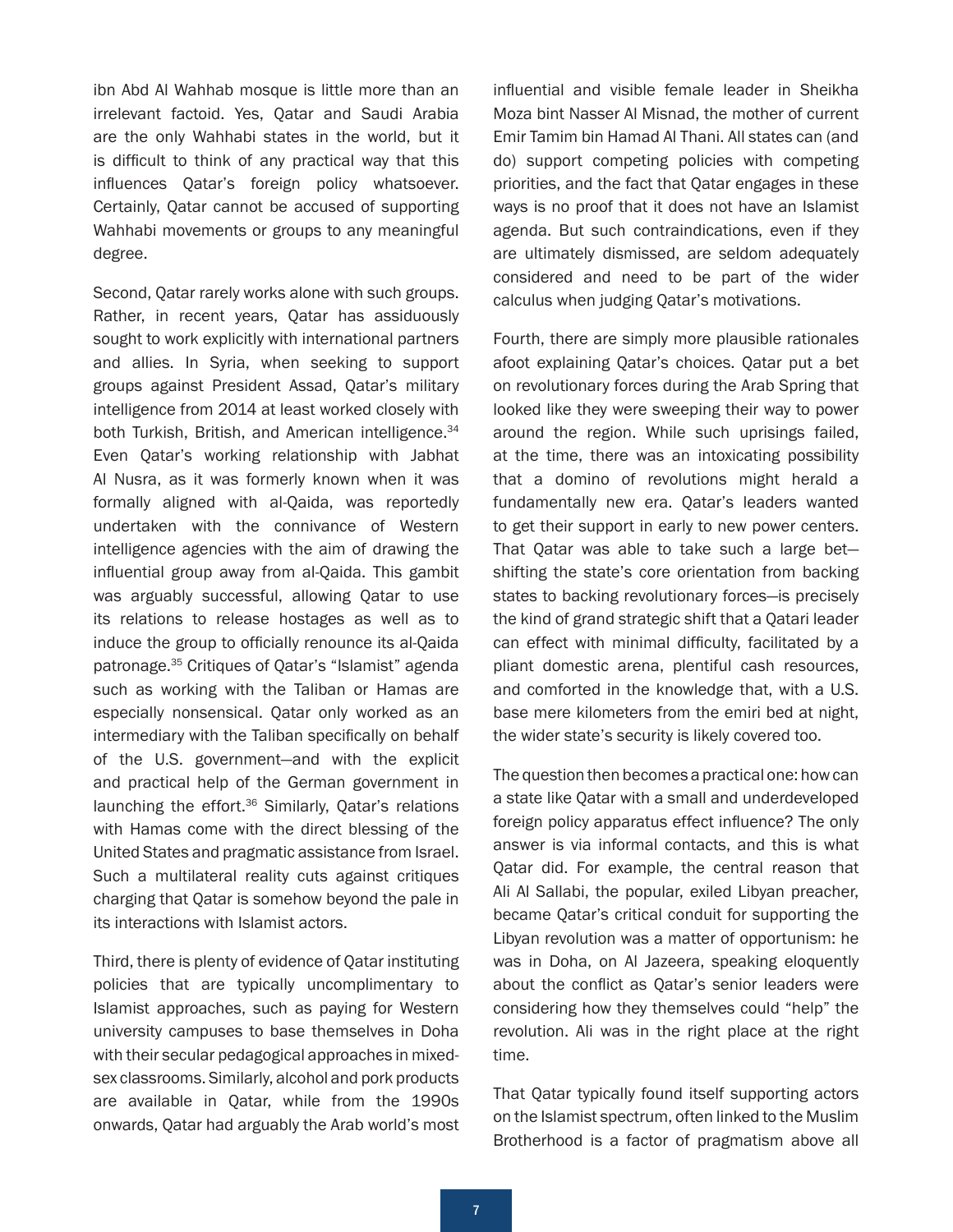<span id="page-7-0"></span>else. If a small country wants to make a bet and put its resources behind any one sociopolitical organization in the Arab world, there is practicallyspeaking no better one to support. There is no competitor organization that has a century of history, can claim hundreds of thousands of members, and whose branches can be found throughout the Middle East. Moreover, Qatar like many Gulf states—had for decades provided asylum to fleeing members of the Brotherhood, motivated simply by the need for educated and experienced individuals to staff rapidly expanding schools, universities, and government ministries. Thus, with links already established, using informal Brotherhood connections in lieu of others during the Arab Spring made sense. Chris Rock, the U.S. comedian, commented ruefully that in relationships "men are as faithful as their options." Qatar's relatively monogamous relations with Islamists is partly a matter of a lack of other options.

At the same time, there is doubtless some preference involved. The UAE is a state deeply opposed to the expansion of the Muslim Brotherhood across the region. Emirati leaders take the view that the Brotherhood and political Islam more generally is a pernicious if not cancerous movement that seeks to insidiously dominate society to its own ends. $37$ Qatar simply takes the opposite view. Blessed with no antagonistic history or experience with political Islam—notably unlike the leadership in Abu Dhabi— Qatar's leaders were, in addition to it making a lot of sense pragmatically, perfectly content to support this kind of movement.

Qatar's foreign policy certainly seems puzzling. It is a state with grand ambitions and relatively few of the constraints that others in the region have had to contend with. Over the decades, the argument could be made—though it is far from certain—that Qatar engages with Islamists more than most states in the Arab world as a matter of course. In these relations, Qatar and some of the groups in question make odd bedfellows. Little about the Qatari state's domestic priorities or modus operandi chime in any sensible way with the more revolutionary and sometimes militant groups with which the state associates itself. In explaining the high overlap between Qatari foreign policy and Islamist actors, many draw the quick conclusion that Qatari leaders must simply want to support them because they share and believe in their ideology. Such analysis, though logical, is simplistic, ignoring the rest of the evidence about the nature of the Qatari state. It also too readily implies that Qatar is unusual when the reality is that all states in the Arab world engage at one time or another with such Islamists. The most logical explanation for Qatar's frequent association with these groups is that, rather than Qatari leaders being closeted Islamists cloaking their "real" beliefs in a smoke-screen of relative liberalization in Doha, as some antagonists imply, these groups are a means to an end. A powerful logic argues that developing Qatar's soft power with these groups is a way to cultivate influence among potential newly emerging centers of power—and a way for a small state like Qatar to be a critical part of some of the core conversations shaping the contemporary Arab world.

## POLICY IMPLICATIONS

Since the onset of the 2018 blockade of Qatar, the small Gulf state has sought to double-down heavily on all of its key Western relationships, most noticeably with the purchase of expensive fast-jets from the United States, France, and the U.K. Qatar also quickly engaged the United States specifically to work out deals to expand access to the Al Udeid airbase and to sign accords on counterterrorist financing with the U.S. Treasury and State Department. And still Qatar leverages its Islamist soft powers to help U.S. regional foreign policy with Hamas and with the Taliban negotiations that are needed to cauterize a grim and long conflict for the United States.

The point is that Qatar since the blockade has been scouring the length and breadth of the U.S. government to find ways to make itself increasingly useful if not crucial to key policymakers and portfolios in Washington, DC. Such assiduous levels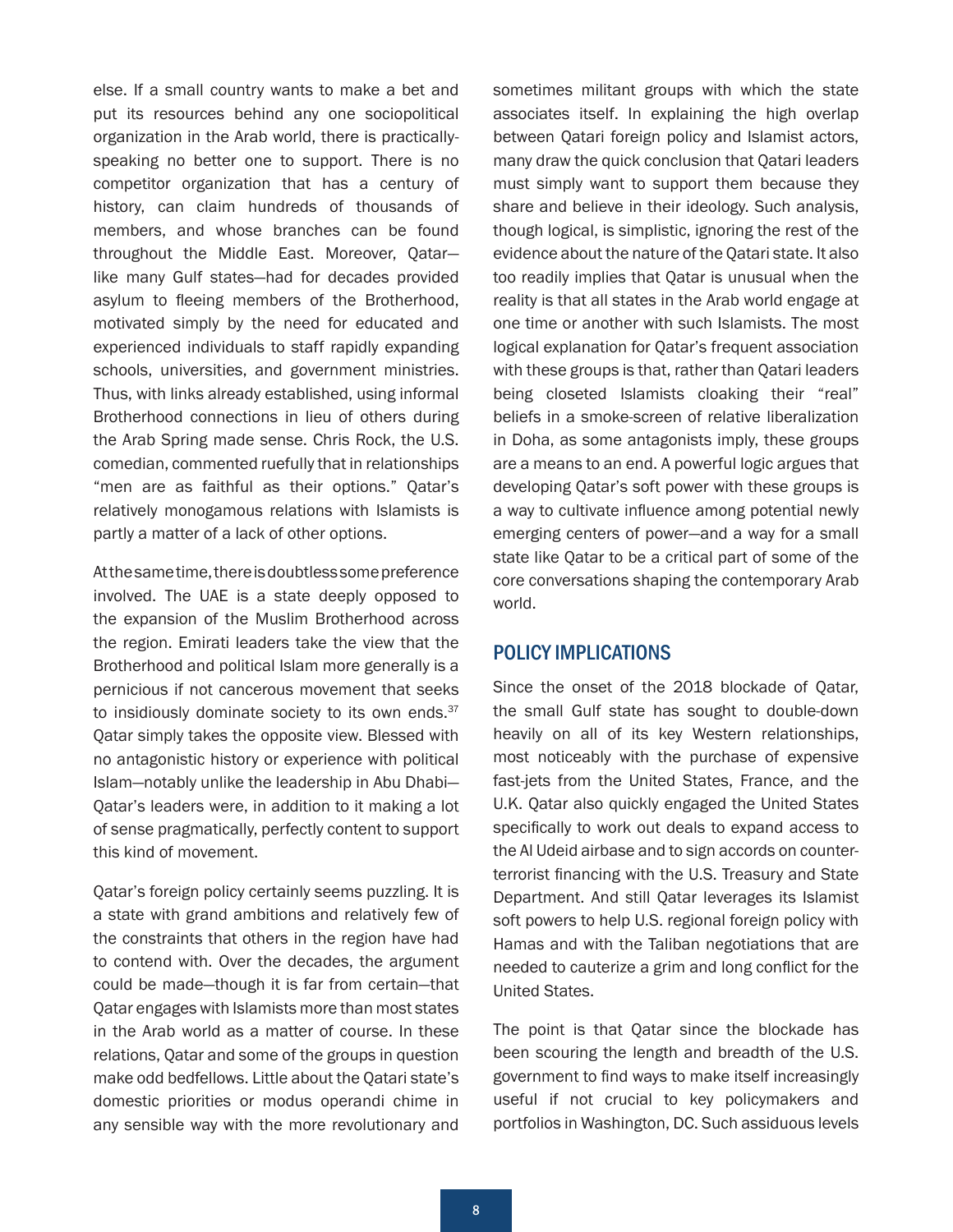of courtship will not last forever, but a window may still be apparent whereby Qatari policymakers would welcome inventive U.S. suggestions as to ways that they could make themselves useful to

American counterparts, all in the name of firming up their U.S. partnership in the face of hostile local states.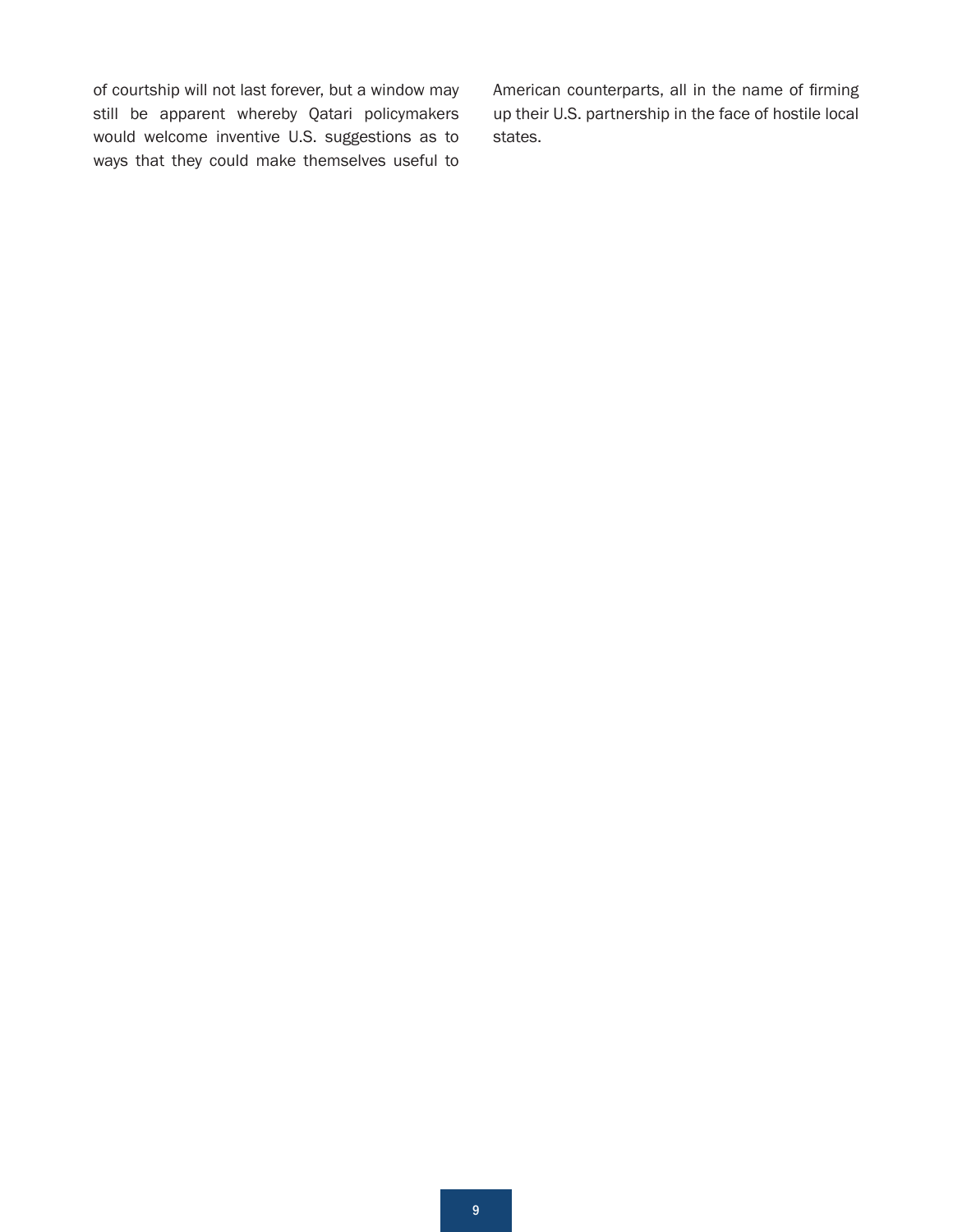# <span id="page-9-0"></span>**REFERENCES**

[1](#page-0-0) Joe Sharkey, 'Reinventing the Suitcase by Adding the Wheel,' *New York Times* 4 October 2010.

[2](#page-0-0) Joseph S. Nye, *Soft Power: The Means to Success in World Politics* (New York: Public Affairs, 2004).

[3](#page-1-0) For what still remains the best introductory overview to the monarchies see Gregory Gause III, *Oil Monarchies: Domestic and Security Challenges in the Arab Gulf States* (New York: Council on Foreign Relations, 1994), 1-78, 119-75.

[4](#page-1-0) David B Roberts, *Qatar: Securing the Global Ambitions of a City State* (London: Hurst & Co., 2017), 123-49.

[5](#page-1-0) For the most recent overview of Qatar's "soft" power employment during the Arab Spring, see Paul Michael Brannagan and Richard Giulianotti, 'The Soft Power–Soft Disempowerment Nexus: The Case of Qatar," *International Affairs* 94, no. 5 (2018): 1139-43.

[6](#page-1-0) For an overview of Qatar's "nefarious" links, see Elizabeth Dickinson, "The Case against Qatar," *Foreign*  Policy, September 30, 2013), [http://www.foreignpolicy.com/articles/2014/09/30/the\\_case\\_against\\_](http://www.foreignpolicy.com/articles/2014/09/30/the_case_against_qatar_funding_extremists_salafi_syria_uae_jihad_muslim_brotherhood_taliban) [qatar\\_funding\\_extremists\\_salafi\\_syria\\_uae\\_jihad\\_muslim\\_brotherhood\\_taliban](http://www.foreignpolicy.com/articles/2014/09/30/the_case_against_qatar_funding_extremists_salafi_syria_uae_jihad_muslim_brotherhood_taliban).

[7](#page-1-0) Roberts, *Qatar: Securing the Global Ambitions*, 35-47, 71-83.

[8](#page-1-0) On Gulf state-Israeli relations see Uzi Rabi, "Qatar's Relations with Israel: Challenging Arab and Gulf Norms," *Middle East Journal* 63, No. 3 (Summer, 2009).

[9](#page-1-0) Ibid, 450-1.

[10](#page-1-0) *Qatar: Securing the Global Ambitions*, 71-83.

[11](#page-2-0) Hassan Hassan, "Qatar's Troubles Are Rooted in Its Support for Islamists," *The National,* May 30, 2017,<https://www.thenational.ae/opinion/qatar-s-troubles-are-rooted-in-its-support-for-islamists-1.45881>

[12](#page-2-0) Roberts, *Qatar: Securing the Global Ambitions*, 128-35.

[13](#page-2-0) David Warren, "The ʿulamāʾ and the Arab Uprisings 2011-13: Considering Yusuf Alqaradawi, the 'Global Mufti,' between the Muslim Brotherhood, the Islamic Legal Tradition, and Qatari Foreign Policy," *New Middle Eastern Studies* 4(2014).

[14](#page-2-0) Dickinson, "The Case against Qatar."

[15](#page-2-0) Margaret Coker, Sam Dagher, and Charles Levinson, "Tiny Kingdom's Huge Role in Libya Draws Concern," *The Wall Street Journal*, October 17, 2011, [http://online.wsj.com/article/SB1000142405297](http://online.wsj.com/article/SB10001424052970204002304576627000922764650.html) [0204002304576627000922764650.html](http://online.wsj.com/article/SB10001424052970204002304576627000922764650.html); Frederic M. Wehrey, "Is Libya a Proxy War?," *The Washington Post,* October 24, 2014, [http://www.washingtonpost.com/blogs/monkey-cage/wp/2014/10/24/is-libya-a](http://www.washingtonpost.com/blogs/monkey-cage/wp/2014/10/24/is-libya-a-proxy-war/)[proxy-war/](http://www.washingtonpost.com/blogs/monkey-cage/wp/2014/10/24/is-libya-a-proxy-war/).

[16](#page-2-0) David B. Roberts, "Qatar and the Brotherhood," *Survival* 56, no. 4 (2014): 23-26.

[17](#page-2-0) David B. Roberts, "Qatar's Strained Gulf Relationships," *The New Politics of Interventions of Gulf Arab States* (LSE: April 2015), 27-28.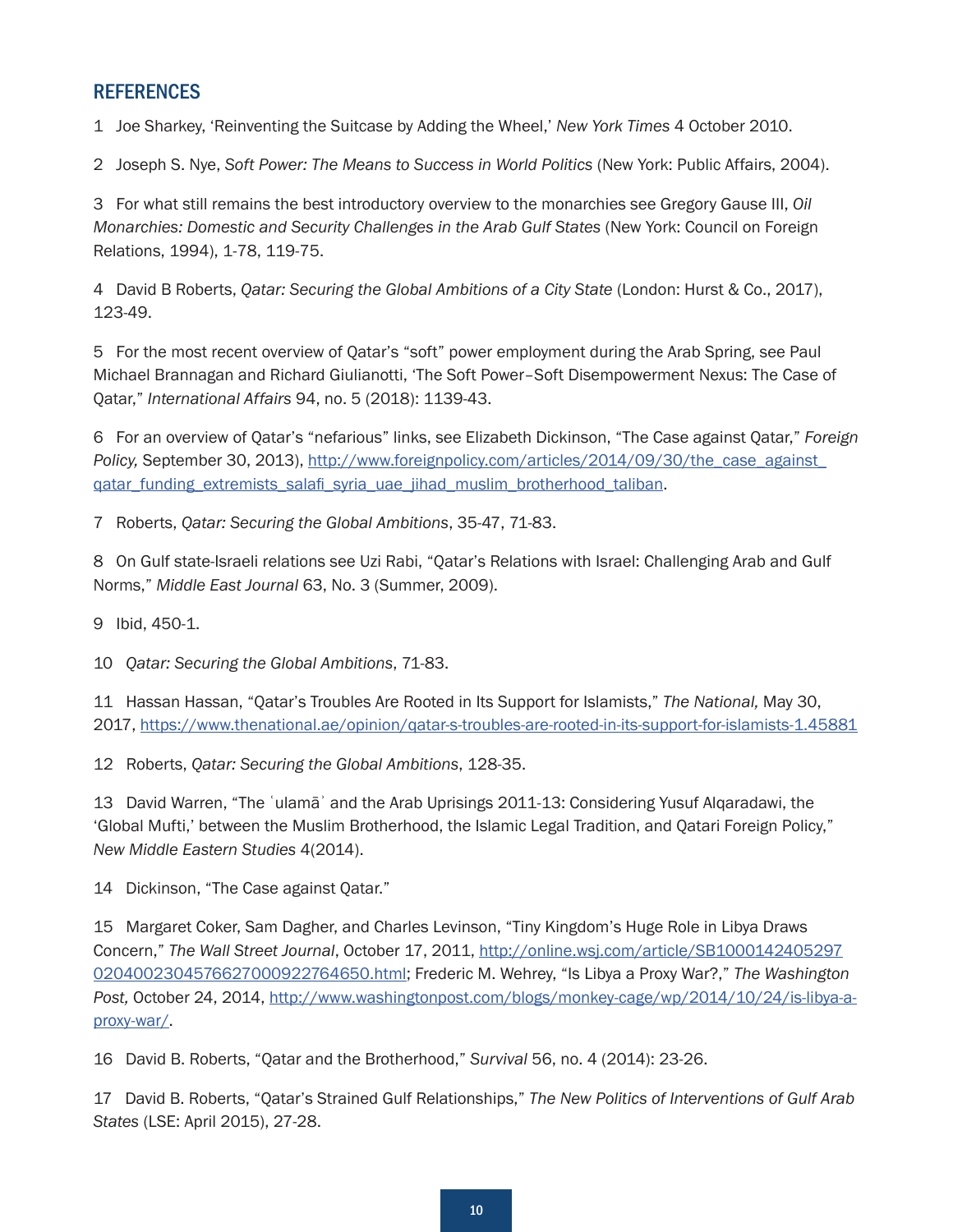<span id="page-10-0"></span>[18](#page-3-0) Kristian Coates Ulrichsen, *Qatar and the Arab Spring* (London: Hurst & Company, 2014), 131-44.

[19](#page-3-0) David B. Roberts, "Is Qatar Bringing the Nusra Front in from the Cold?," *BBC,* March 6, 2015, [http://](http://www.bbc.co.uk/news/world-middle-east-31764114) [www.bbc.co.uk/news/world-middle-east-31764114](http://www.bbc.co.uk/news/world-middle-east-31764114).

[20](#page-3-0) Andrew F Cooper and Bessma Momani, "Qatar and Expanded Contours of Small State Diplomacy," *The International Spectator* 46, no. 3 (2011): 121-25; Yaniv Kubovich "With Israel's Consent, Qatar Gave Gaza \$1 Billion Since 2020," *Haaretz*, February 10, 2019, [https://www.haaretz.com/middle-east-news/](https://www.haaretz.com/middle-east-news/palestinians/.premium-with-israel-s-consent-qatar-gave-gaza-1-billion-since-2012-1.6917856) [palestinians/.premium-with-israel-s-consent-qatar-gave-gaza-1-billion-since-2012-1.6917856](https://www.haaretz.com/middle-east-news/palestinians/.premium-with-israel-s-consent-qatar-gave-gaza-1-billion-since-2012-1.6917856)

[21](#page-3-0) Benjamin Roger Nord-Mali, "le Qatar accusé de financer les groupes islamistes de l'Azawad," *Jeune Afrique*, June 6, 2012, [https://www.jeuneafrique.com/175735/politique/nord-mali-le-qatar-accus-de](https://www.jeuneafrique.com/175735/politique/nord-mali-le-qatar-accus-de-financer-les-groupes-islamistes-de-l-azawad/)[financer-les-groupes-islamistes-de-l-azawad/](https://www.jeuneafrique.com/175735/politique/nord-mali-le-qatar-accus-de-financer-les-groupes-islamistes-de-l-azawad/).

[22](#page-3-0) Roberts, *Qatar: Securing the Global Ambitions*, 146-51.

[23](#page-3-0) David Roberts, "A Dustup in the Gulf," *Foreign Affairs*, June 13, 2017, [https://www.foreignaffairs.](https://www.foreignaffairs.com/articles/middle-east/2017-06-13/dustup-gulf) [com/articles/middle-east/2017-06-13/dustup-gulf](https://www.foreignaffairs.com/articles/middle-east/2017-06-13/dustup-gulf).

[24](#page-4-0) Mehran Kamrava, "Qatari Foreign Policy and the Exercise of Subtle Power," *International Studies Journal* 14(2017): 91-123.

[25](#page-4-0) "Labor Force Sample Survey 2016," in *Annual Report* (Doha, Qatar: Ministry of Development Planning and Statistics, September 2017), 10.

[26](#page-4-0) "QU to Hold the Graduation Ceremony of Its 41st Batch of Students in November 2018," Qatar University, October 22, 2018, [http://www.qu.edu.qa/about/newsroom/QU-to-Hold-the-Graduation-](http://www.qu.edu.qa/about/newsroom/QU-to-Hold-the-Graduation-Ceremony-of-its-41st-Batch-of-Students-in-November-2018)[Ceremony-of-its-41st-Batch-of-Students-in-November-2018](http://www.qu.edu.qa/about/newsroom/QU-to-Hold-the-Graduation-Ceremony-of-its-41st-Batch-of-Students-in-November-2018).

[27](#page-4-0) "Qatar's unemployment rate falls 0.1% in third quarter," *Qatar Tribune,* December 26, 2017, [http://](http://www.qatar-tribune.com/Latest-News/ArtMID/423/ArticleID/14717/qatar-unemployment-rate-falls) [www.qatar-tribune.com/Latest-News/ArtMID/423/ArticleID/14717/qatar-unemployment-rate-falls](http://www.qatar-tribune.com/Latest-News/ArtMID/423/ArticleID/14717/qatar-unemployment-rate-falls).

[28](#page-4-0) Nor is the importance of leaders limited to the Gulf Arab States. See Margaret G Hermann and Joe D Hagan, "International Decision Making: Leadership Matters," *Foreign Policy*, no. 110 (1998); Snider, "Comparing the Strength of Nations: The Arab Gulf States and Political Change": 60.

[29](#page-4-0) Robert F Worth, "Qatar, Playing All Sides, Is a Non Stop Mediator," *The New York Times,* July 9, 2008. <https://www.nytimes.com/2008/07/09/world/middleeast/09qatar.html>.

[30](#page-5-0) Justin Gengler, "Qatar's Ambivalent Democratization," *Foreign Policy,* November 1, 2011, [http://](http://mideast.foreignpolicy.com/posts/2011/11/01/qataris_lesson_in_revolution) [mideast.foreignpolicy.com/posts/2011/11/01/qataris\\_lesson\\_in\\_revolution](http://mideast.foreignpolicy.com/posts/2011/11/01/qataris_lesson_in_revolution).

[31](#page-5-0) David B. Roberts, *Qatar: Securing the Global Ambitions of a City State* (London: Hurst & Co., 2017), 157-161.

[32](#page-5-0) Ibid, 161-165.

[33](#page-5-0) David B Roberts, "Qatar's Strained Gulf Relationships": 25, 26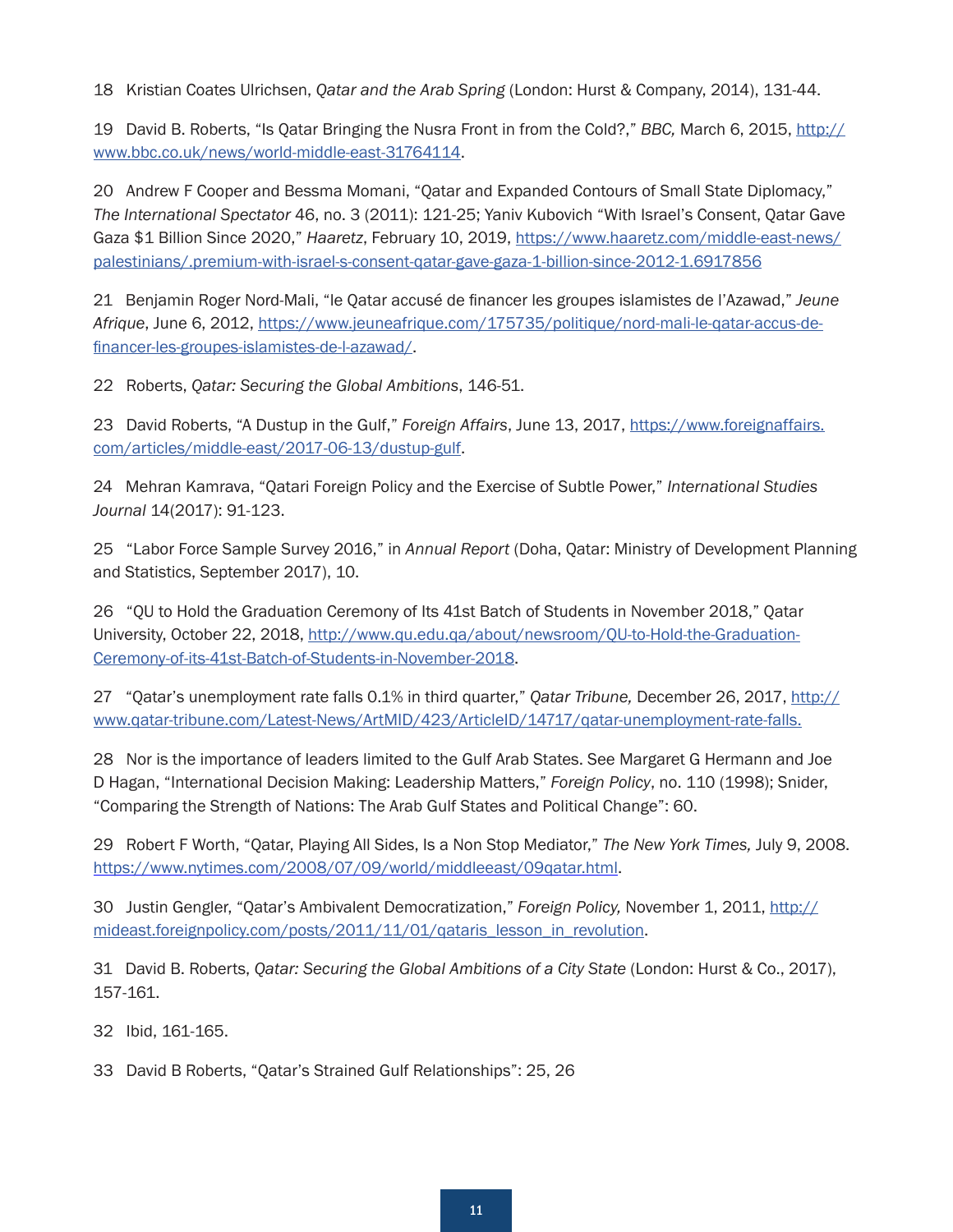<span id="page-11-0"></span>[34](#page-6-0) David Ignatius, "A New Cooperation on Syria," *The Washington Post,* May 12, 2015, [https://www.](https://www.washingtonpost.com/opinions/a-new-cooperation-on-syria/2015/05/12/bdb48a68-f8ed-11e4-9030-b4732caefe81_story.html?utm_term=.d0f04a2d635e) [washingtonpost.com/opinions/a-new-cooperation-on-syria/2015/05/12/bdb48a68-f8ed-11e4-9030](https://www.washingtonpost.com/opinions/a-new-cooperation-on-syria/2015/05/12/bdb48a68-f8ed-11e4-9030-b4732caefe81_story.html?utm_term=.d0f04a2d635e) [b4732caefe81\\_story.html?utm\\_term=.d0f04a2d635e;](https://www.washingtonpost.com/opinions/a-new-cooperation-on-syria/2015/05/12/bdb48a68-f8ed-11e4-9030-b4732caefe81_story.html?utm_term=.d0f04a2d635e) Amena Bakr and Mariam Karouny, "Qatar, Allies Tighten Coordination of Arms Flows to Syria," *Reuters,* May 14, 2013, [https://www.reuters.com/article/us](https://www.reuters.com/article/us-syria-qatar-support/qatar-allies-tighten-coordination-of-arms-flows-to-syria-idUSBRE94D0GT20130514)[syria-qatar-support/qatar-allies-tighten-coordination-of-arms-flows-to-syria-idUSBRE94D0GT20130514](https://www.reuters.com/article/us-syria-qatar-support/qatar-allies-tighten-coordination-of-arms-flows-to-syria-idUSBRE94D0GT20130514).

[35](#page-6-0) David B. Roberts, "Is Qatar Bringing the Nusra Front in from the Cold?," *BBC,* March 6, 2015, [http://](http://www.bbc.co.uk/news/world-middle-east-31764114) [www.bbc.co.uk/news/world-middle-east-31764114](http://www.bbc.co.uk/news/world-middle-east-31764114); Adam Goldman and Karen DeYoung, "Qatar Played Now-Familiar Role in Helping to Broker U.S. Hostage's Release," *The Washington Post,* August 25, 2014.

[36](#page-6-0) Matthew Rosenberg, "Taliban Opening Qatar Office, and Maybe Door to Talks," *The New York Times,* January 3, 2012, [https://www.nytimes.com/2012/01/04/world/asia/taliban-to-open-qatar-office-in-step](https://www.nytimes.com/2012/01/04/world/asia/taliban-to-open-qatar-office-in-step-toward-peace-talks.html)[toward-peace-talks.html](https://www.nytimes.com/2012/01/04/world/asia/taliban-to-open-qatar-office-in-step-toward-peace-talks.html).

[37](#page-7-0) David B Roberts, "Mosque and State: The United Arab Emirates' Secular Foreign Policy," *Foreign Affairs,* March 18, 2016, [https://www.foreignaffairs.com/articles/united-arab-emirates/2016-03-18/](https://www.foreignaffairs.com/articles/united-arab-emirates/2016-03-18/mosque-and-state) [mosque-and-state](https://www.foreignaffairs.com/articles/united-arab-emirates/2016-03-18/mosque-and-state).